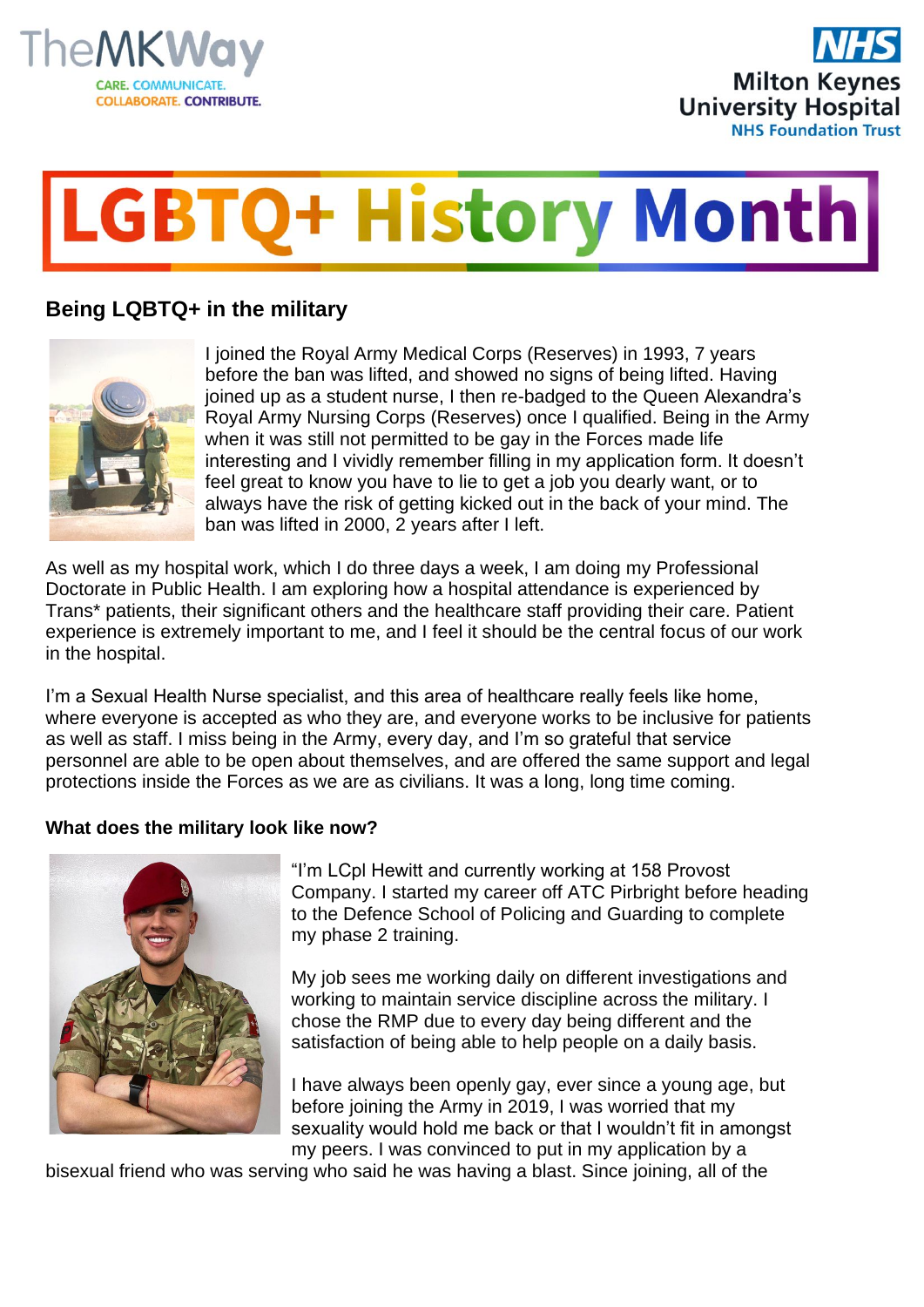worries and anxieties I once had have totally gone and I realised that the only person holding me back was me! I have never experienced anything but support and encouragement from my peers – nobody really cares what your sexuality is and you truly made friends for life.

The army provides an amazing networking system for LGBTQ+ soldiers and there are truly some inspirational people amongst the ranks who are dedicated to supporting positive change and continuous development. The army is a place to serve openly and provides soldiers with many opportunities to get involved with the LGBTQ+, such as marching at pride events and attending seminars. I have enjoyed every single part of my short time in the army and I feel extremely proud of what I have achieved and the uniform I wear.

I am happy to say that I serve loud and proud and am able to be my true self. The support you receive from your Chain of Command is overwhelming. I currently represent my regiment as an LGBTQ+ Rep to help promote inclusion and diversity across 3 RMP. I look forward to representing my regiment at future LGBTQ+ events and look forward to bringing positive change amongst our ranks!



"My name is Lt Col Jim Turner, I've been a soldier for just over thirty years and I'm currently serving as the Commander of Catterick Garrison. Looking back, it's fair to say that the experience of the LGBT+ community in the Army has changed completely and very much for the better. I served my first ten years under the ban. I was a junior Infantry officer, learning my trade and enjoying the challenges of Army life in Cyprus, Northern Ireland, Bosnia, Canada and lots of other places besides. I certainly wasn't unhappy then, but I was buried deep in the back of the closet. It's only with hindsight, that I appreciate the impact of not being able to be my real self.

I vividly remember the sense of relief when the ban

was lifted in 2000. By then I'd already come out to family and friends; quite a few of them were also colleagues and I never got anything other than understanding and support. That said, I still wasn't ready to be 'out to all'. That took a bit more time and the arrival of a young officer in our Battalion who was openly gay. Seeing how well-received he was, I realised that there was nothing left to be cautious about and so came out at the end of a gloriously drunken mess dinner to absolutely no one's surprise whatever. (Thank you 2Lt, now Maj, Mike Brigham).

I think that it is in the last ten years that the Army has made the most significant progress, not just for the LGBT+ community, but in recognising the value of Diversity and Inclusion in its widest sense. When I joined the Army, conformity was an all-consuming requirement; we're a better organisation now that isn't the case. I am very grateful to everyone in our Network who has led the way and to the senior officers who have given such sterling support – Generals Everard and Saunders really made a difference.

I have a couple of years of service left before it's time to retire. I can honestly say that I regret virtually nothing about my time in the Army. It has given me a sense of purpose and belonging, the opportunity to live and work in places that you don't find in travel magazines as well as a range of jobs, training and education no other employer could offer. Above all it's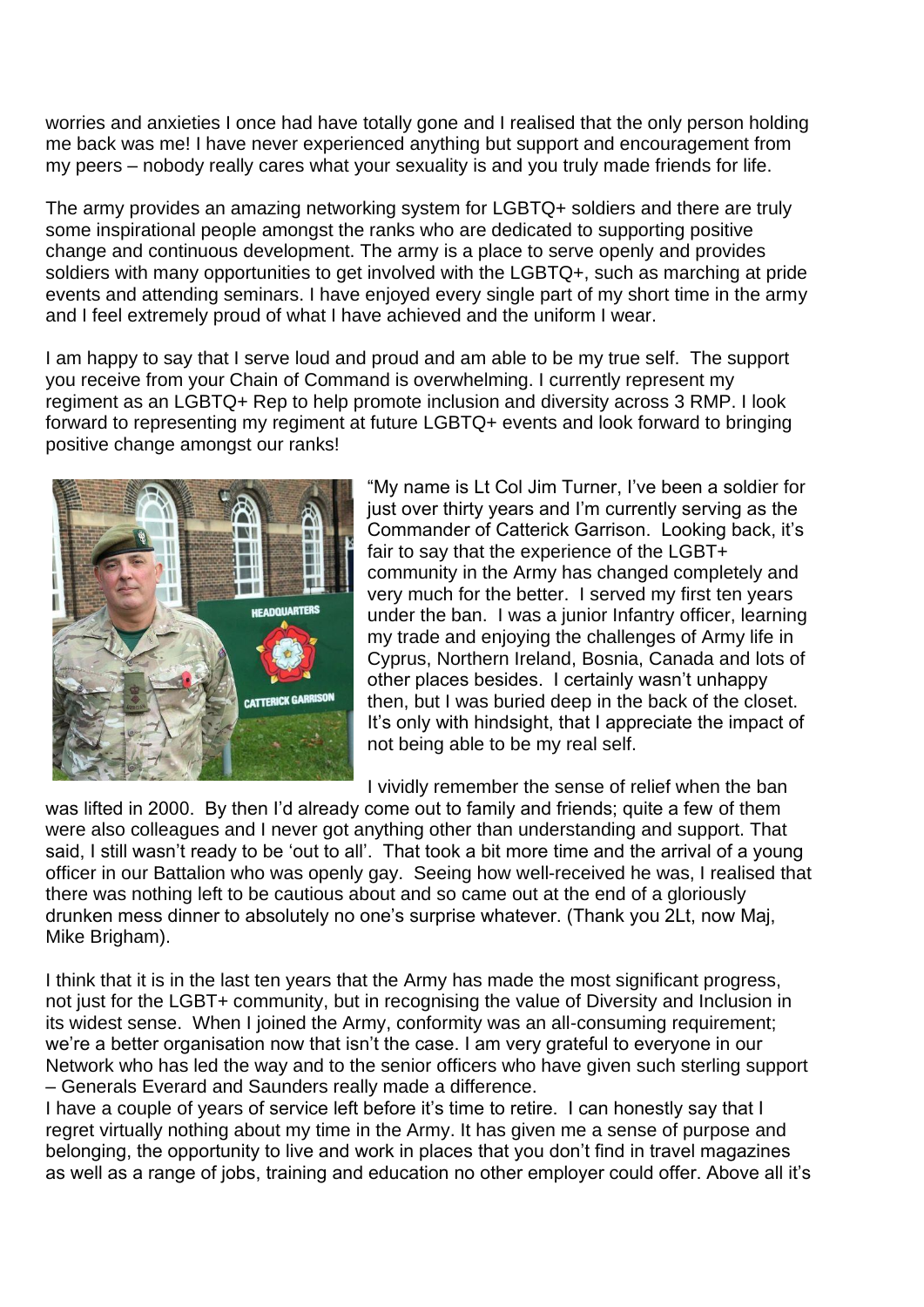about people: the magnificent people that we meet, serve alongside through thick and thin and get to call friends and comrades. That's why I still love being in the Army."



Hello there! My name is Natalie, I'm 24 years old, and I'm a transgender woman. In this blog I'm going to be talking about my time transitioning within the British Army and why Trans visibility is so important.

First a little bit of background about myself. I've now served for over 5 years, all within the REME as an aircraft technician. I have spent the majority of that time maintaining and fixing Wildcat helicopters as part of 659 squadron's LAD, 1 regiment AAC. I had always wanted to join the Army from a young age and I've always had a huge interest in aircraft. Along with this I've always been one to try to fix and repair things in my spare

time, so I feel like I'm currently in my dream job. I started my transition roughly 2 years ago from the time of writing and I socially transitioned around 18 months ago. How did Transgender Visibility affect me from a young age? Like a lot of Transgender people, I knew something wasn't quite right with my assigned gender and my body at quite an early age. But when I was that age, someone being Transgender was still a taboo subject and there wasn't much information available to me at the time. So, like a lot of people, I bottled it up and let it eat away at me for years, because there was such little visibility, I felt like there wasn't anything that could be done for me. But as time grew on and as I got older, more and more information and Trans people started coming into the light. Because of the ever-increasing visibility of these people and information, I was able to see what I needed to help me. But unfortunately, even with the increased visibility a lot of the people around me didn't really know anything about being transgender, so I still felt like I couldn't open up to anyone. Then enough time went on to when I eventually joined the Army.

Once I joined the Army, I started seeing a few articles and news stories about transgender soldiers within the Army. So, in my downtime I started to look up and read these articles and it gave me a lot of hope. As I started reading and watching these stories, I started to see myself more and more. It made me realise that being transgender was okay and that it was okay to be transgender in the Army. But at the start of my career there still wasn't much awareness within the greater Army. Again the people around me still didn't really know much about transgender people and the policy for transgender troops was still evolving. Because of this I still tried to keep everything inside from the fear of people not accepting me. This kept me very timid and shy as I was still hiding my true self. But as my time in the in the Army grew on more awareness was spread through Army through Diversity and Inclusion training and the visibility of other transgender people within the Army. Eventually It got to a point where I felt the time was right and I could no longer hide anything.

When I Initially made the decision to first come out, I felt like I was quite prepared because of the Transgender soldiers making themselves visible to spread the information. I was able to find the policy for transgender troops easily and keep that to hand, so I was able to speak to all the relevant people in my Chain of Command. I went to my Medical Centre and my OC who were able to point me in the right directions on what I needed to do and speak to. I was